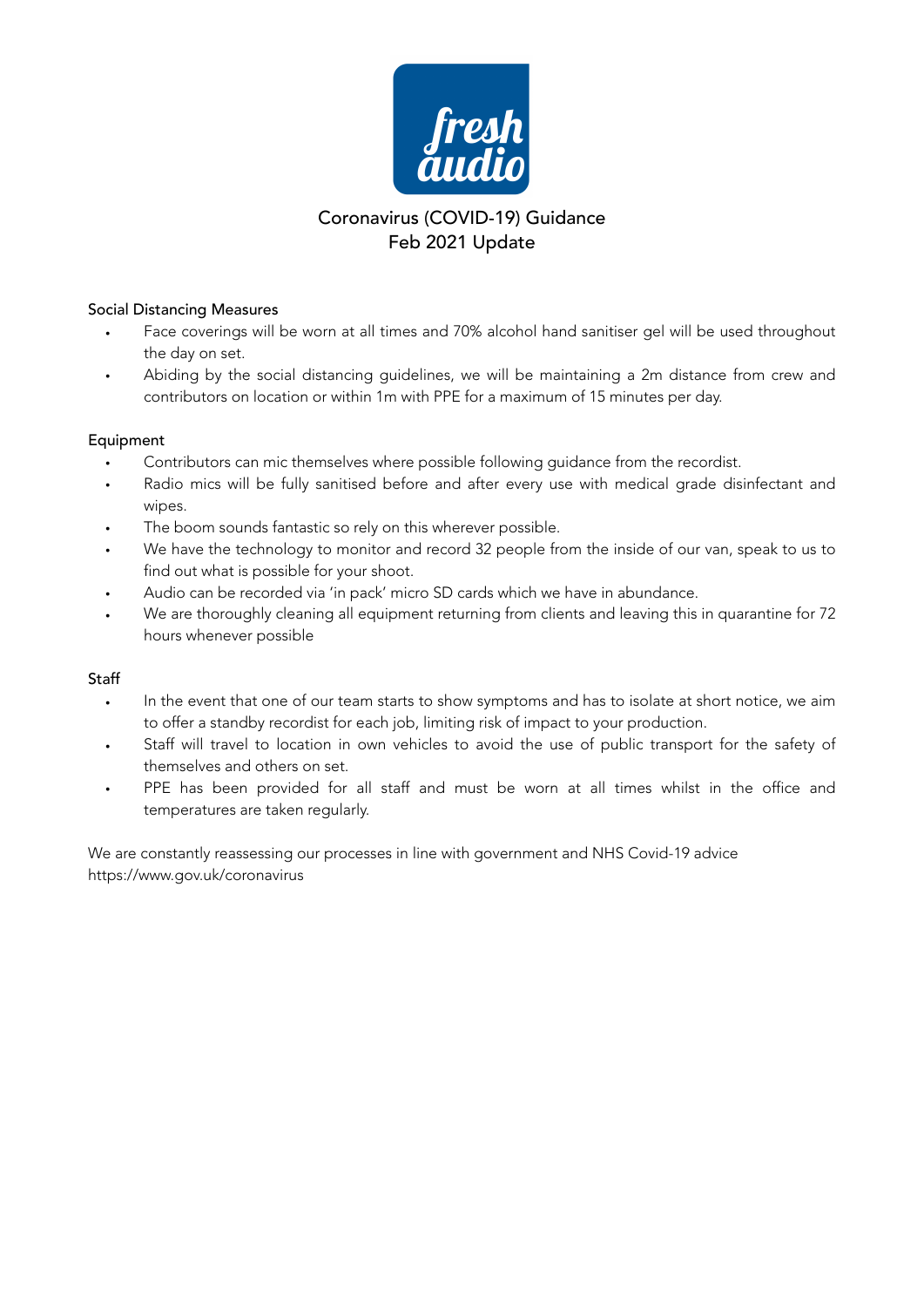| Fresh Audio Ltd Covid-19 Risk Assessment (Nov 2020)                                                                              |                                                                                                                                                                                                                                                                                                                                                                                                                                                                                                                                                                                                                                                 |                            |                          |  |  |  |
|----------------------------------------------------------------------------------------------------------------------------------|-------------------------------------------------------------------------------------------------------------------------------------------------------------------------------------------------------------------------------------------------------------------------------------------------------------------------------------------------------------------------------------------------------------------------------------------------------------------------------------------------------------------------------------------------------------------------------------------------------------------------------------------------|----------------------------|--------------------------|--|--|--|
| Fresh Audio is following all UK Government and NHS Guidelines<br>This Risk Assessment is based on the BECTU Covid-19 information |                                                                                                                                                                                                                                                                                                                                                                                                                                                                                                                                                                                                                                                 |                            |                          |  |  |  |
| Risk / Means<br>Оf<br>Transmission                                                                                               | <b>Control Measure</b>                                                                                                                                                                                                                                                                                                                                                                                                                                                                                                                                                                                                                          | To be<br>carried<br>out by | Supervised<br>by         |  |  |  |
| Proximity                                                                                                                        | 1) Production to provide isolated area for sound mixer<br>2) Provide equipment storage area to avoid excess carts on stages taking<br>up space<br>3) Follow a proximity procedure by limiting close contact with cast and<br>crew to designated crew member(s) wherever possible with<br>use of appropriate PPE<br>Exclusive time and access on set for running cables and noise control eg.<br>laying carpets, rigging or working with props etc.                                                                                                                                                                                              | Sound<br>Dept              | H&S<br>Supervisor<br>HoD |  |  |  |
| Crew/Cast<br>Interaction                                                                                                         | 1) Cleaning & disinfecting of all equipment that will be handled or worn by<br>cast and crew to carried out prior and after use<br>2) Work with Costume or other departments that are close contacts to<br>get them to mic up contributors<br>3) Personal mics will have a dedicated bag which can be handed to<br>contributors to mic up themselves with a member of the Sound Dept<br>instructing<br>4) Each actor to have dedicated personal mics where possible<br>5) Have additional radio mic transmitters available to swap to avoid<br>battery changes where possible<br>6) Boom contributors from a safe distance to avoid interaction | Sound<br>Dept              | H&S<br>Supervisor<br>HoD |  |  |  |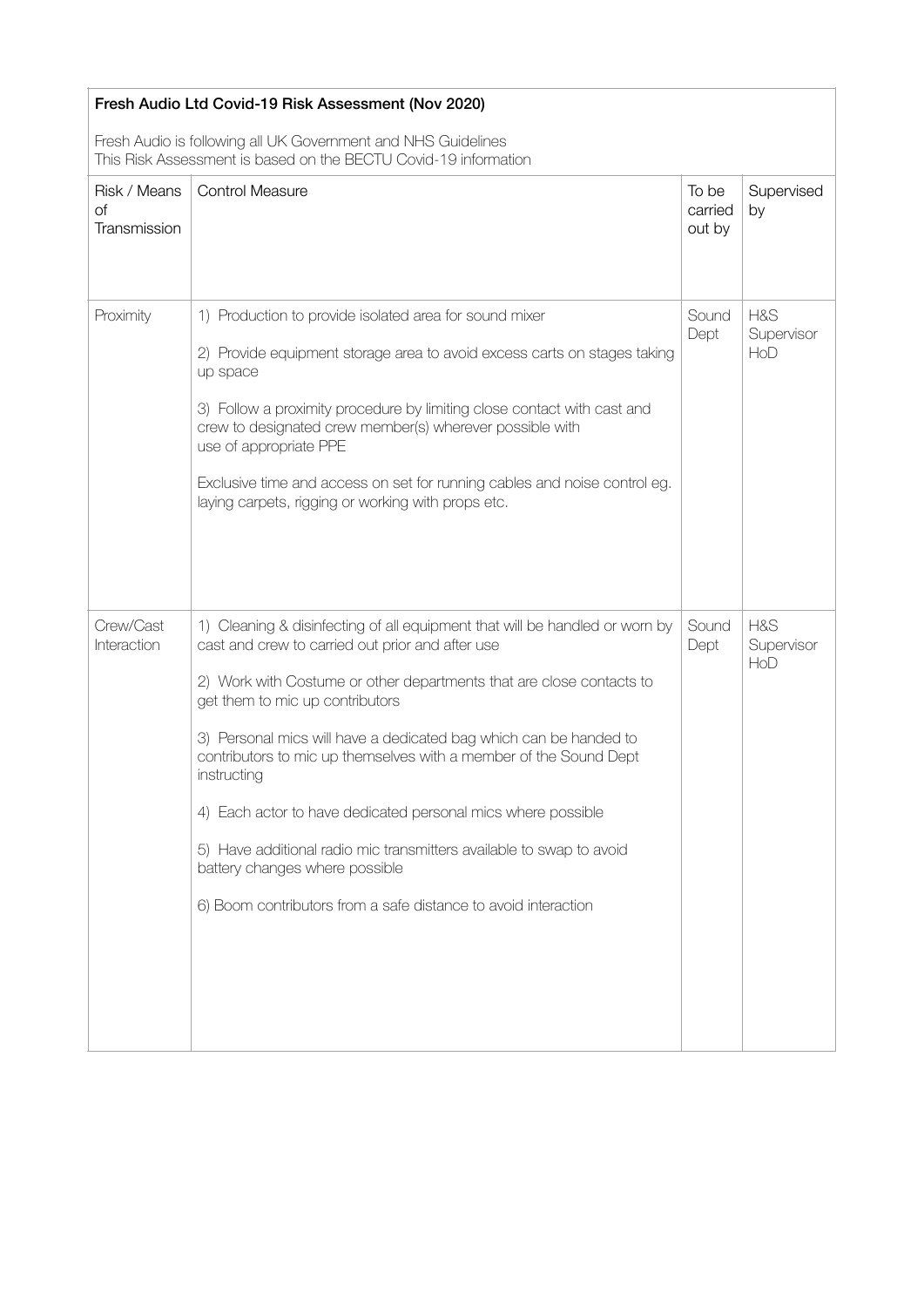| Use of<br>Equipment | 1) Set up timecode to keep wireless to cameras<br>2) Provide audio to camera operators using remote audio                                                                                                                  | Sound<br>Dept | H&S<br>Supervisor<br>HoD |
|---------------------|----------------------------------------------------------------------------------------------------------------------------------------------------------------------------------------------------------------------------|---------------|--------------------------|
|                     | 3) Provide audio to off-set crew                                                                                                                                                                                           |               |                          |
|                     | 4) Consider disposable headsets or dedicated headsets with no sharing<br>between crew to be provided by production                                                                                                         |               |                          |
|                     | 5) For interior vehicle shots consider using rigged mics or radio mics with<br>recording capability limiting the need for sound travelling in tracking or<br>picture vehicles. May require facility to data wrangle audio. |               |                          |
|                     | 6) Use of additional boom operators where actors are separated due to<br>distancing requirements.                                                                                                                          |               |                          |
|                     | Production to allow for additional sound crew and time to implement the<br>above control measures                                                                                                                          |               |                          |
|                     |                                                                                                                                                                                                                            |               |                          |
|                     |                                                                                                                                                                                                                            |               |                          |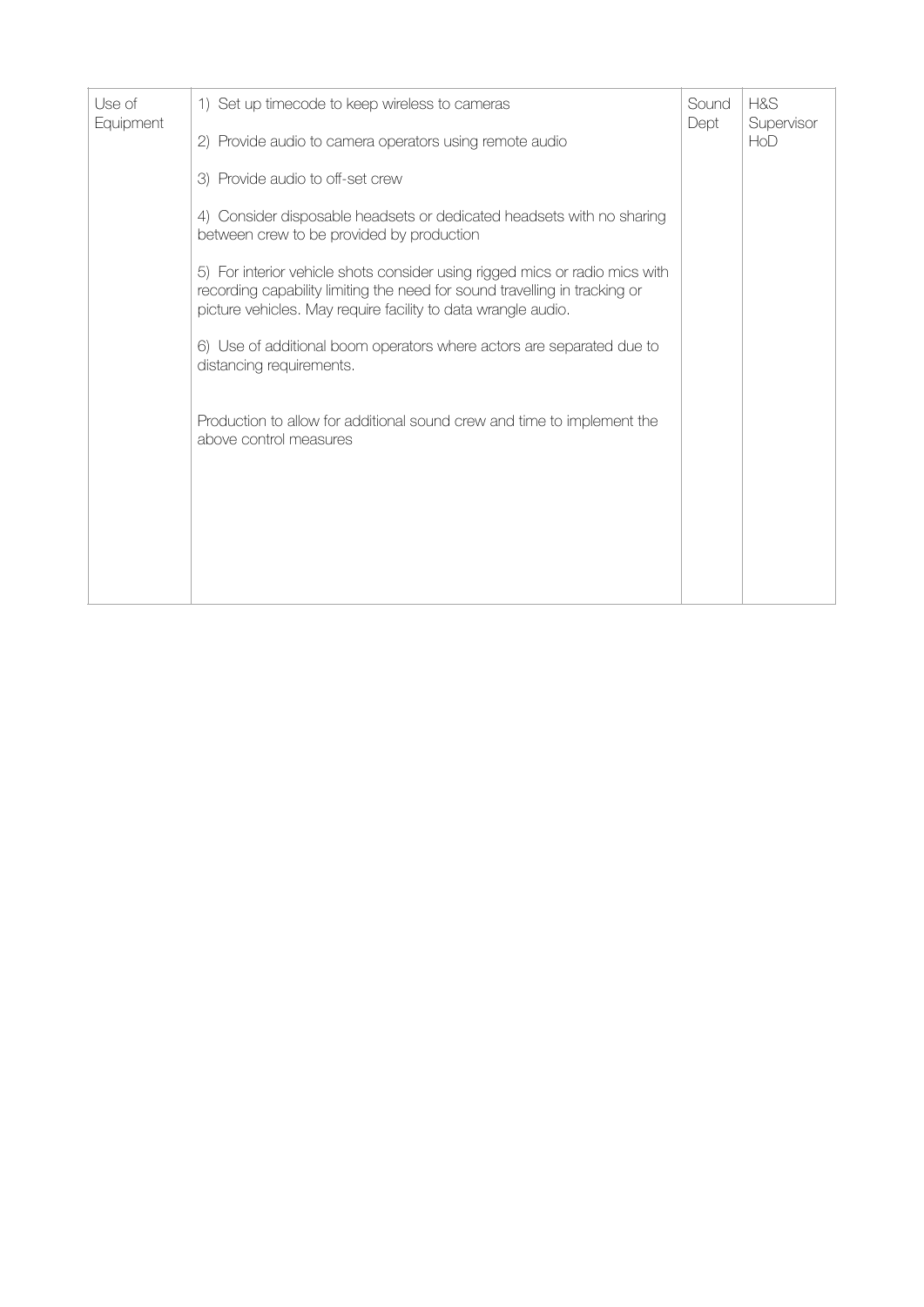| 2) Where possible equipment will be designated to specific cast and/or<br>crew members. Or to be kept for a period of time until handed back at the<br>end of the shoot                                                                                                                                                                                                                                                                                                                                                     |  |
|-----------------------------------------------------------------------------------------------------------------------------------------------------------------------------------------------------------------------------------------------------------------------------------------------------------------------------------------------------------------------------------------------------------------------------------------------------------------------------------------------------------------------------|--|
|                                                                                                                                                                                                                                                                                                                                                                                                                                                                                                                             |  |
| 3) Additional consumables will be necessary to facilitate the specific health<br>and safety procedures required. Sound consumables may need to be<br>cast or crew specific. Certain items previously considered reusable will<br>now be disposable. The use of single use batteries may be required. The<br>cleaning and disinfecting process of some equipment, particularly<br>personal microphones, could degrade the plastics requiring replacement<br>during and/or at the end of the shoot.                           |  |
| 4) Additional sound crew may be required to implement the necessary<br>Covid-19 prevention measures and ensure a safe working environment.<br>Scheduling of extra prep and de-rig days for all sound crew will be<br>essential including time required to establish safe working practices with<br>other departments.                                                                                                                                                                                                       |  |
| 5) No crew member should be working longer hours in order to implement<br>the necessary safety measures. Consider use of staggered call times,<br>shift patterns and job shares within the department. The physical and<br>mental wellbeing of the cast and crew is of paramount importance and<br>should be the overriding factor when setting crewing levels and working<br>out shooting schedules. Specific consideration should be given to the<br>length of the working day. Pre-calls and overtime should be avoided. |  |
| 6) According to Government Guidelines. If a member of staff has tested<br>positive they must self isolated for 10days. You can return to your normal<br>routine and stop self-isolating after 10 days if your symptoms have gone<br>or if you continue to have just a cough or anosmia. This is because a<br>cough or anosmia can last for several weeks once the infection has gone.                                                                                                                                       |  |
| 7) According to Government Guidelines. Anyone who has previously<br>received a positive test result for COVID-19 should only be re-tested<br>within a 90-day period if they develop any new symptoms of COVID-19.                                                                                                                                                                                                                                                                                                           |  |
|                                                                                                                                                                                                                                                                                                                                                                                                                                                                                                                             |  |
|                                                                                                                                                                                                                                                                                                                                                                                                                                                                                                                             |  |
|                                                                                                                                                                                                                                                                                                                                                                                                                                                                                                                             |  |